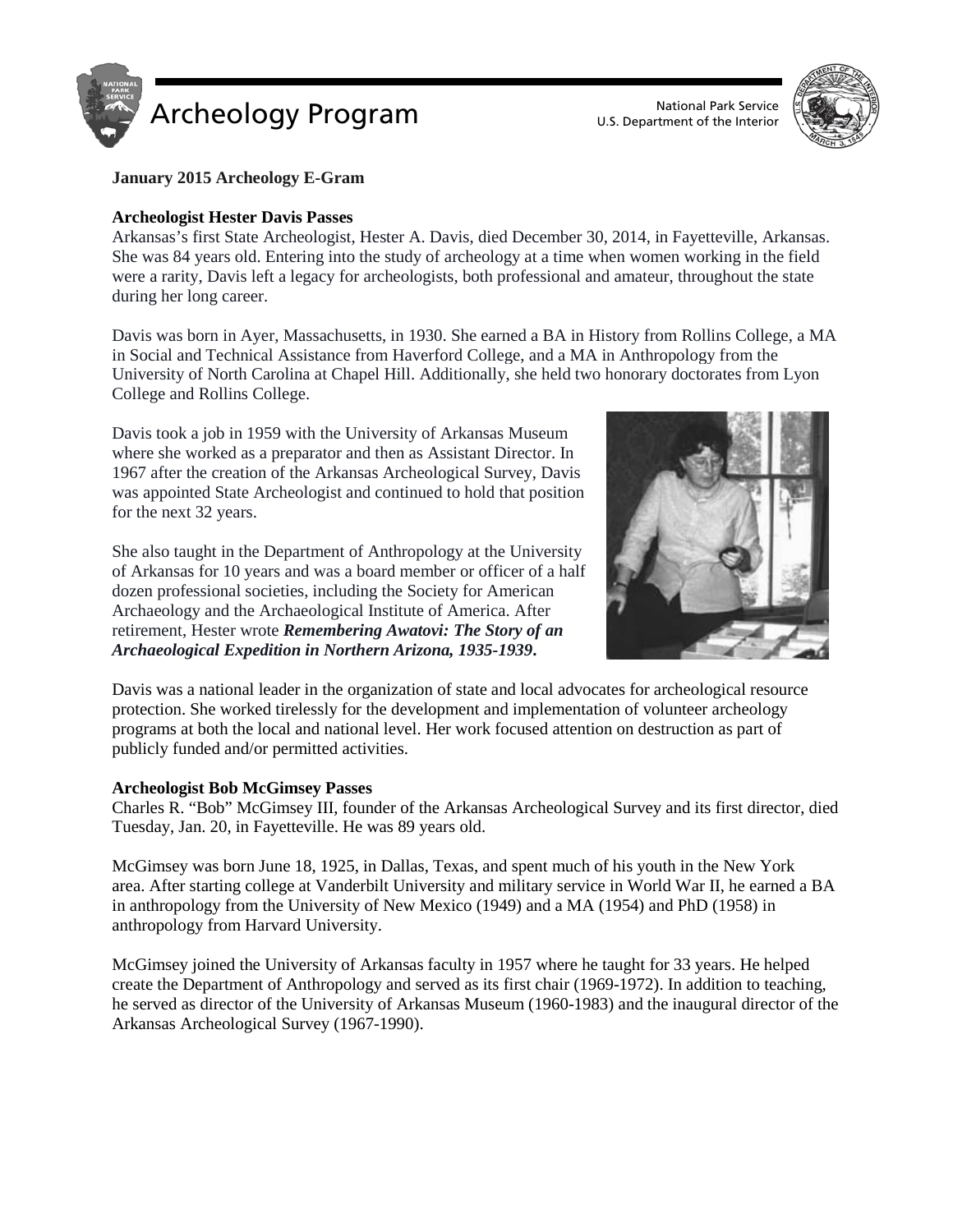

McGimsey's legislative activism began in 1959 with the drafting of a bill and successful lobbying to establish a state program for archeological research. In 1967, he worked with the Arkansas Archeological Society to expand the 1959 law, resulting in Act 39 of the [Arkansas General Assembly](http://www.encyclopediaofarkansas.net/encyclopedia/entry-detail.aspx?entryID=3800) creating the Arkansas Archeological Survey. Other legislative victories included laws making it illegal to damage and destroy archeological sites on public lands, and establishing the state historic preservation office.

McGimsey's awards included the Society for American Archaeology's first Distinguished Service Award (1975) and

its Award for Excellence in Cultural Resource Management (1995). In 1989, the Arkansas Archeological Society named its highest award after him to honor those with distinctive records of archeological site preservation. The Register of Professional Archaeologists created the McGimsey-Davis Distinguished Service Award in honor of McGimsey and his long-time colleague Hester A. Davis.

McGimsey co-authored and authored two influential publications during the early development of cultural resource management in the U.S., *Stewards of the Past* (1970) with Davis and Carl Chapman, and *Public Archeology* (1972). He led the effort to professionalize archeology by creating and enforcing professional ethics and standards. He directed efforts to expand Federal responsibilities to take into account the archeological resources that are funded, permitted, or licensed by Federal agencies.

# **NPS NEWS**

## **2014-2015 NPS Archeology Program Webinar Series Recordings Available**

Between September 2014 and January 2015 the NPS Archeology Program hosted webinars about archeological topics. Beginning with presentations by a Cotter Award winner, NPS archeologists gave talks about projects in national parks in September and October. From November through January, we examined the effects of climate change and other parameters of the Anthropocene on archeological research and resources. Recordings of the presentations are available on the NPS Training and Development website. Check them out!

- *Cotter Award for Cumulative Achievement: A Remarkable Career*
- Jeanne Schaaf (NPS archeologist- retired)
- *The Urban Archaeology Corps: Rethinking Youth Employment and Archeology in the NPS* Mary Furlong Minkoff (University of Maryland PhD. Program)
- *Archaeogeophysical Survey through the Grand Canyon*
- Philip Mink (University of Kentucky)
- *Understanding Dune Prehistory Along Southern Lake Michigan*
- Dawn Bringelson (NPS Midwest Archeology Center)
- **Retrospection on Prospection**
- Steven De Vore (NPS Midwest Archeology Center)
- *Lost in Paradise: Placing the African Diaspora in the Danish West Indies/US Virgin Islands* Josh Torres (US Virgin Islands National Park)
- *Head in the Clouds: Can Lofty Partnership Ideas Become Real?* Gwenn Gallenstein (Walnut Canyon National Monument)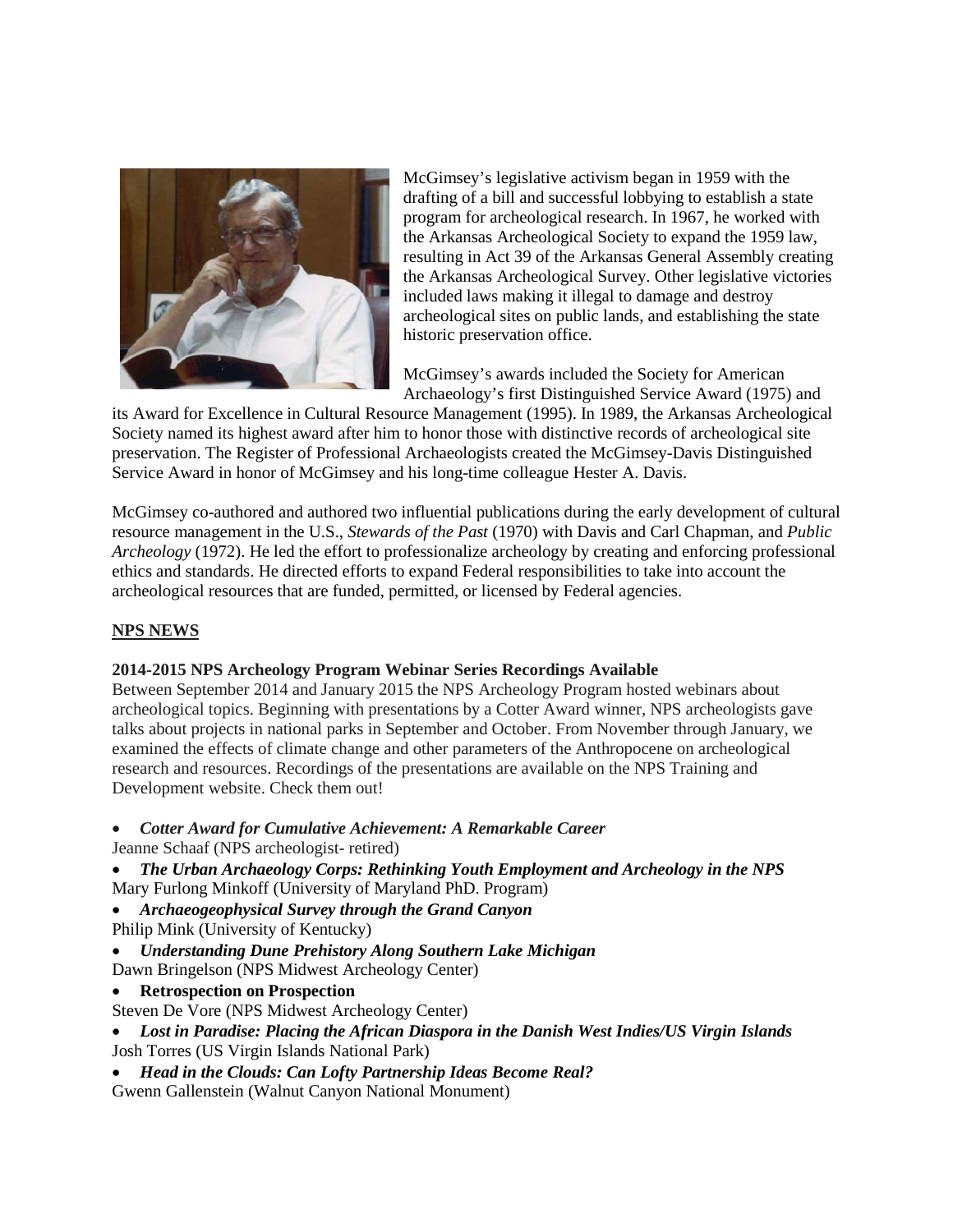• *The Cultural Landscape of the San Antonio Missions: How Does it Reflect the People of the Missions?*

Susan Snow (San Antonio Missions National Historical Park)

• *Slavery and Resistance in Maryland: The Archeological Investigation of the L'Hermitage Slave Village*

Katherine Birmingham (John L. Cotter Project Award Winner)

- *Does Archeological Site Monitoring Work? The NPS MWR Ranger Monitoring Program* Anne Vawser (MWAC)
- *Common Core State Standards and Project Archaeology: Investigating Shelter* Jeanne Moe (BLM)
- *Thinking Like an Archeologist: Undergraduate Experiential Learning in a Blue Ridge Compliance Setting*

Carol Nash (James Madison University)

- *Top-Down Evidence of Large Early Anthropocentric Changes*
- William Ruddiman, Palaeoclimatologist and Professor Emeritus at the University of Virginia
- *Out of Ice: An Archeology of Climate Change in North America and Beyond*

Craig Lee, Research Scientist, Institute of Arctic and Alpine Research, University of Colorado

- *Archeology and Climate Change in Northwest Alaska*
- Shelby Anderson, Assistant Professor, Portland State University
- *Fire, Climate, and Land-Use in the Ancient Southwest: Lessons from the Past to Improve Resilience?*

Christopher Roos, Southern Methodist University

- *A Thousand Years of Landscape Change in the Bandelier Wilderness*
- Craig Allen, Research Scientist, USGS
- *Historic Archeology, Climate Change, and Wildland Fire: A Midwestern Perspective on Future Threats to Resource Preservation.*
- Jay Sturtevant, NPS Midwest Archeological Center
- *A National Strategic Vision for Climate Change and Archaeology*
- Marcy Rockman, NPS Cultural Resources Climate Change Coordinator
- *Is Wilderness Dead? Legacies of Past Land Use and Covert Contemporary Human Effects in the Anthropocene*

Ellen Wohl, University of Colorado

View the webinars at www.nps.gov/training/NPSArcheology/html/index.cfm.

## **NPS Launches Online Travel Itinerary about U.S. World Heritage Sites**

The newest NPS online travel itinerary highlights the 22 World Heritage Sites located in the U.S. World Heritage Sites have been formally determined by the United Nations Educational, Scientific, and Cultural Organization (UNESCO) World Heritage Committee to possess outstanding global value for their exceptional cultural and natural importance. Most of the U.S. World Heritage Sites are administered by the NPS, and all or parts of them are listed in the National Register of Historic Places.

The itinerary offers several ways to discover and experience these places:

• Descriptions of each World Heritage Site on the [List of Sites](http://www.nps.gov/nr/travel/worldheritagesites/list_of_sites.htm) highlight their significant cultural and natural values, photographs and other illustrations, and information on how to visit.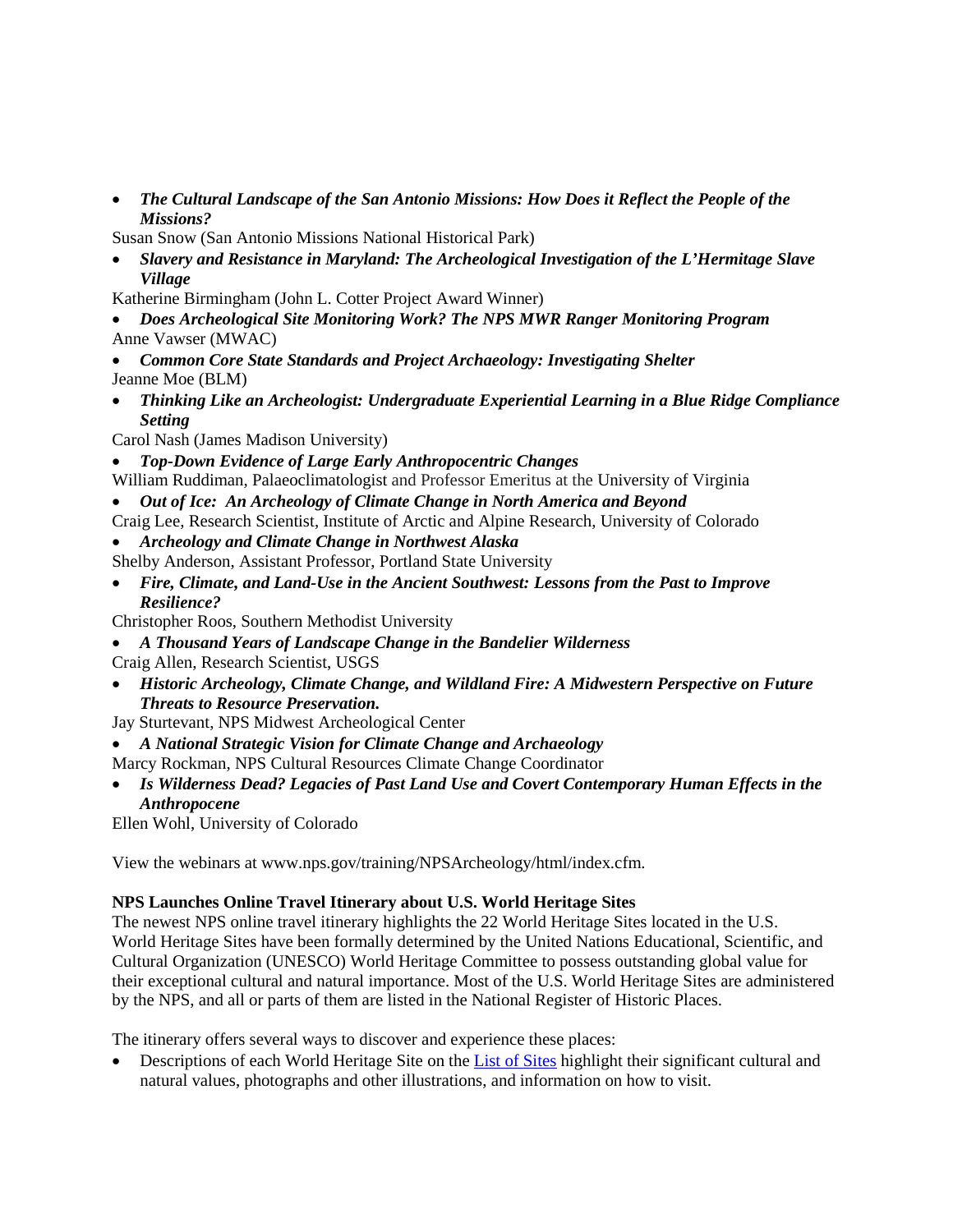- Essays -- ["World Heritage Sites in the United States: A Perspective from the National Park Service"](http://www.nps.gov/nr/travel/worldheritagesites/World_Heritage_Sites_and_NPS.htm) and ["How the World Heritage Convention Works"](http://www.nps.gov/nr/travel/worldheritagesites/World_Heritage_Convention.htm) -- provide background and context for understanding the outstanding places featured in the itinerary.
- A  $\overline{\text{Map}}$  helps visitors plan what to see and do and get directions to places to visit.
- A [Learn More](http://www.nps.gov/nr/travel/worldheritagesites/learnmore.htm) section provides links to relevant tourism, history, preservation, general information, and other websites. This section also includes a bibliography.

View the itinerary online or print it as a guide if you plan to visit in person. The itinerary is part of the DOI and NPS strategy to promote public awareness of history and to encourage visits to historic places throughout the nation. The travel itineraries are created by a partnership of the NPS, the National Conference of State Historic Preservation Officers, and Federal, State, and local governments and private organizations in communities, regions, and heritage areas throughout the U.S.

Learn more at [nps.gov/nr/travel/worldheritagesites.](http://www.nps.gov/nr/travel/worldheritagesites/)

## **British Memorial for Battle of New Orleans Proposed**

Two hundred years after the Battle of New Orleans was fought on a bitterly cold and foggy January 8 in 1815, no one knows for sure what happened to the remains of the hundreds of British soldiers killed in the battle. In conjunction with the battle's bicentennial, British authorities and the NPS are in discussions about constructing a memorial to the fallen British.

The British assault on New Orleans went badly. Nearly 300 British soldiers died and almost 6 times as many were wounded, captured or missing after the attack. The Americans, led by Major General Andrew Jackson, lost 13 soldiers and some 60 other soldiers were wounded, captured or missing. The defeat caused the British armada to retreat to Mobile and definitively ended the War of 1812, and the two countries never went to war against each other again.

The NPS has attempted to locate mass British graves and in 2000 archeologists scoured the battlefield. "If they were buried there, we found no evidence," said NPS archeologist John Cornelison. He said one hypothesis, based on historical accounts, suggests the soldiers were buried where the remains of a rusting Kaiser aluminum smelter is today.

Another hypothesis, championed by British military historian Timothy Pickles, suggests the soldiers were buried on the battlefield and that their remains were washed away in floods. British accounts tell of an agonizing time burying the dead in the swampy ground. Under British military practice, the soldiers were stripped of their regimental property — including their uniforms — before being buried, Pickles said.

As for the slain British officers, including the commander Major General Edward Pakenham, it's known what happened to them: Their entrails were buried and their embalmed bodies shipped back to Britain in rum barrels.

## *By Cain Burdeau, Associated Press*

## **Historic Rifle Found Propped Against Tree in Great Basin National Park**

NPS archeologists found a 132 year old Winchester rifle leaning against a tree in a remote area of Great Basin National Park last November. Park officials believe the rifle hadn't been located sooner because the weathered, cracked wood stock and brown rusted barrel blended into the juniper tree.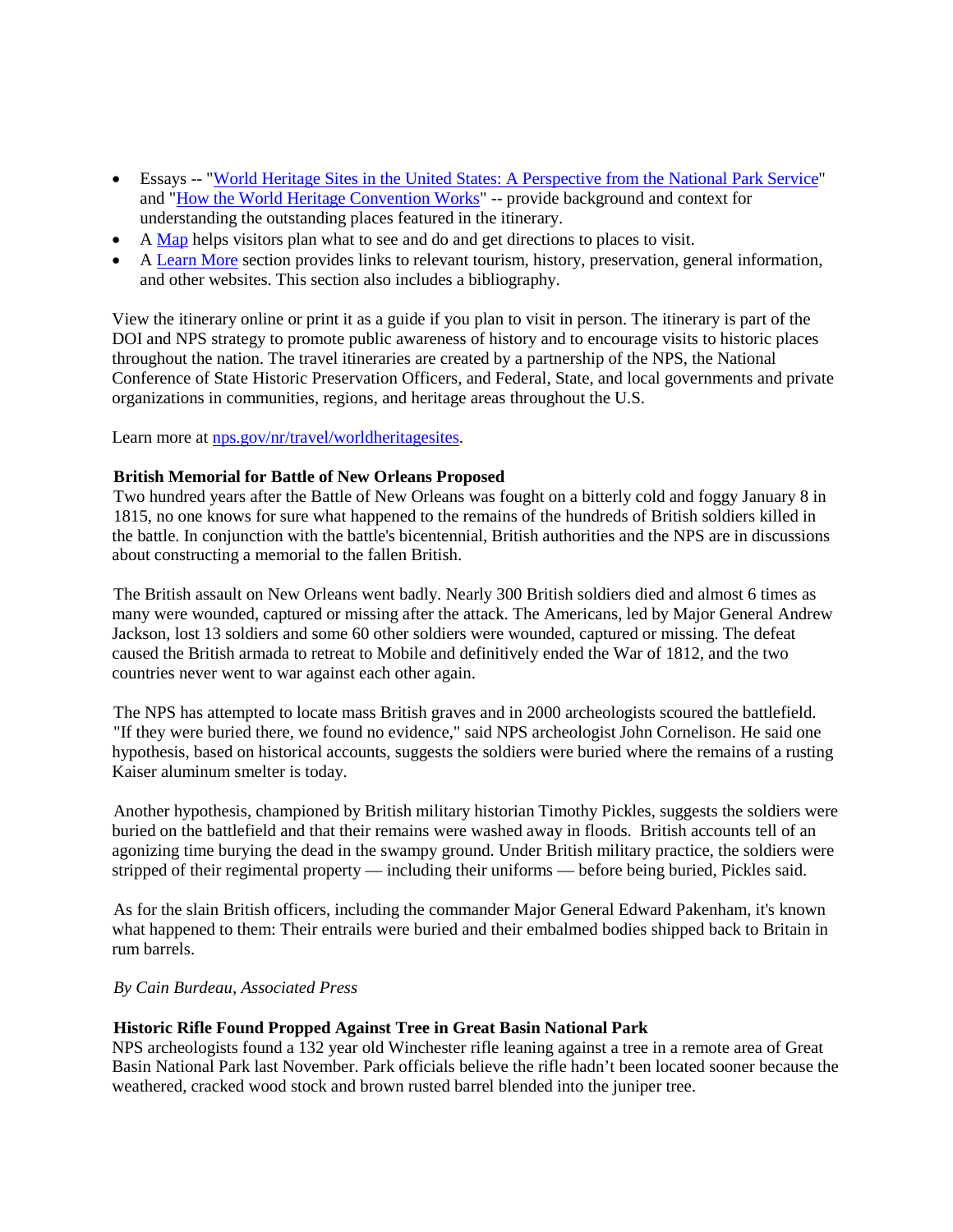Engraved on the rifle is "Model 1873," identifying it distinctly as a Winchester Model 1873 repeating rifle. The serial number on the lower indicates a manufacture and shipping date of 1882, but the detailed history of this rifle is as yet unknown. Winchester records do not indicate who purchased the rifle from the warehouse or where it was shipped. The Great Basin NP cultural resource staff plans to research old newspapers and family histories, hoping to resolve some of the mystery about the abandonment of the rifle.



The rifles are referred to as "the gun that won the West." A total of 720,610 were manufactured between 1873 and 1916, when production ended. In 1882 alone, over 25,000 were made. Selling for about \$50 when they first came out, the rifles were reduced in price to \$25 in 1882 and were popular as "everyman's" rifle.

The rifle will be on display before being sent to conservators for stabilization. The treatment will keep the gun looking as it was found and prevent further deterioration. When the rifle is returned to the park, it will be displayed as part of the park's 30th birthday and the NPS centennial celebration.

*By Nichole Andler, Chief of Interpretation*

# **Two Charged With Removing Artifacts from Santa Monica Mountains National Recreation Area**

On October 28, 2014, law enforcement rangers at Santa Monica Mountains NRA were alerted to possible disturbances of historic and cultural sites in the park. The Springs Fire, which burned a total of 24,000 acres in 2013, destroyed a significant amount of vegetation in the area, exposing the sites to the public.

During the investigation, surveillance cameras and increased patrols were employed near the disturbed spots and adjacent parking lots. The cameras capturing irrefutable photographic evidence of a man and woman removing historic ranching equipment from the area and putting them in a vehicle.

A subsequent interview of a local man and woman took place when they again returned to the area. During the contact, both said that they took the historic farming implement to place in their garden "so that others would not take them."

The couple was cited for removal and possession of cultural resources from Federal property. All stolen pieces were returned by the couple. Visitor resource and protection staff will continue to work with the park's cultural resources manager to preserve and protect all of the park's cultural sites and artifacts.

*By John Chelko, Park Ranger*

## **OTHER FEDERAL NEWS**

## **Public Support Sustains Federal Archeology**

While box office receipts of Indiana Jones movies demonstrate entertainment interest in archeology, data collected by Federal agencies indicate that Americans also support archeological research. The *Federal Archeology Report, 2008-2011*, by the National Park Service Archeology Program, reports that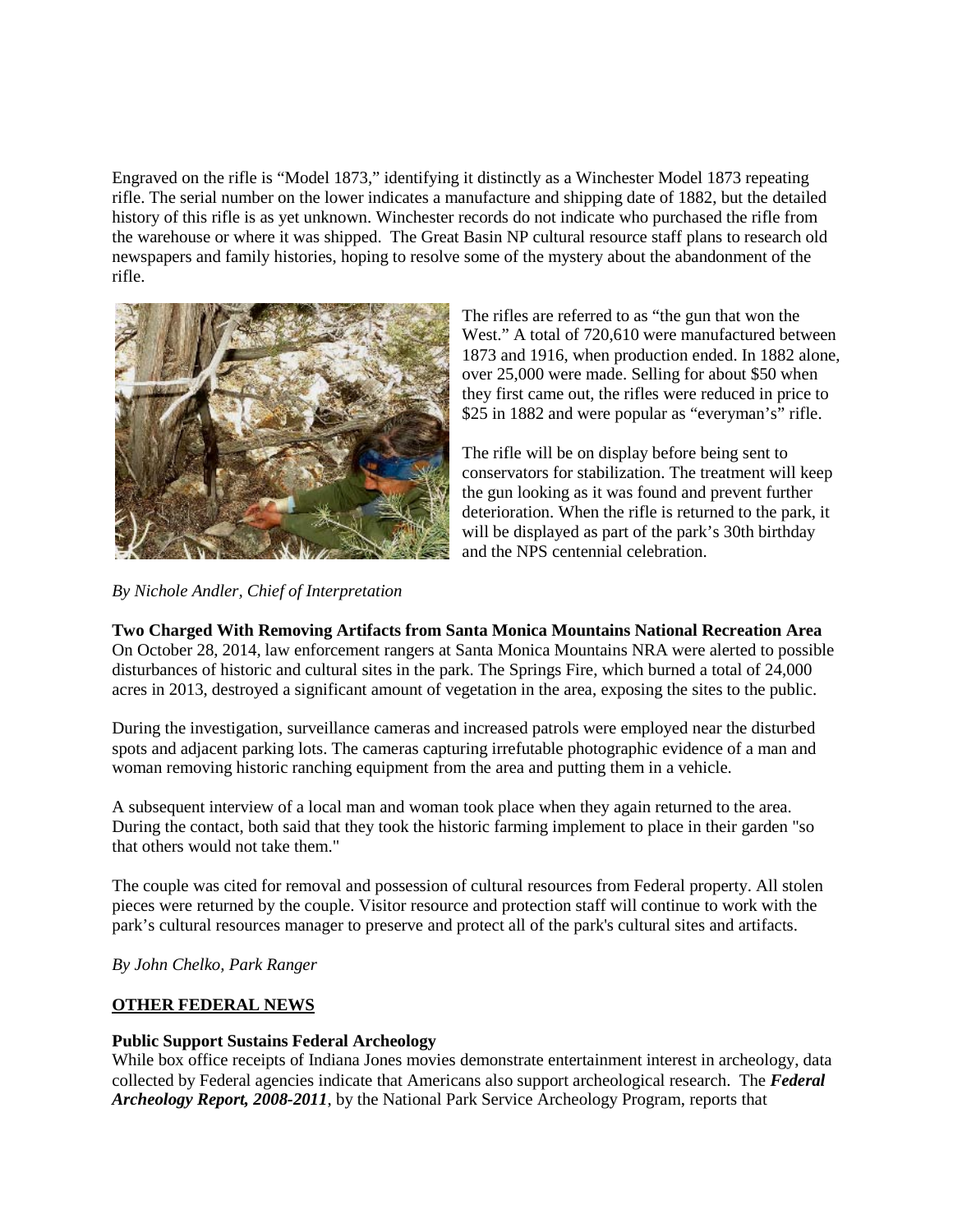volunteers contributed over 670,000 hours, valued at over \$14 million, assisting archeological research and preservation. In addition, almost 1,500 partnerships contributed over \$2.6 million for archeological preservation and research.

The report also highlights archeological projects by other Federal agencies, including the Veterans Curation Program, developed by the U.S. Army Corps of Engineers. This program provides military veterans with employment and training through the rehabilitation and preservation of archeological collections. Separately, the Bureau of Ocean Energy Management reported on a long-term project to document wrecks from the WWII Battle of the Atlantic. From 1939 through the end of the war with Germany, hundreds of vessels were lost off the North Carolina coastline. They are recognized as nonrenewable archeological resources that are being investigated by the project.

The *Federal Archeology Report* documents efforts that archeologists make to preserve, protect, and learn from archeological resources that are located on Federal land or are affected by federally funded projects. Between 2008 and 2011, over 16 million acres were surveyed for archeological resources, and over 120 thousand new sites were identified.

The full report is available on the NPS Archeology Program website at [http://www.nps.gov/archeology/SRC/INDEX.HTM.](http://www.nps.gov/archeology/SRC/INDEX.HTM)

The data for the report are available on the NPS Archeology Program website at [http://www.nps.gov/archeology/SRC/data.htm.](http://www.nps.gov/archeology/SRC/data.htm)

#### **Weapons Seized by Civil War General in Congaree River**

When General William Tecumseh Sherman's troops captured South Carolina's capital on Feb. 17, 1865, Sherman's 60,000-man army torched Columbia. The blaze destroyed a third of the city. Sherman's troops made off with the Confederate armory. They confiscated cannonballs, rammers, sabers and bayonet scabbards and dumped whatever they couldn't carry away into the Congaree River.

Amid a massive toxic tar cleanup, workers have found possible evidence of the loot near the Gervais Street Bridge in downtown Columbia. The munitions are buried in 40,000 tons of black tar that spilled into the river several years ago from a now-defunct power plant. The tar was discovered in 2010 near the governor's mansion by a local kayaking instructor and the city launched a \$18.5 million cleanup led by SCANA, an energy company.

For more than a century, bits and pieces of the Confederate materiel has been recovered. In the 1930s, political leaders organized a dive that turned up 6 cannonballs, more than 1,000 rifle balls as well as timefused bombs and an ax. In the 1970s and 1980s, private excavations found additional items.

It's unclear exactly how much there is to find, but an inventory taken 150 years ago lists 1.2 million ball cartridges, 100,000 percussion caps, 26,000 pounds of gun powder, 4,000 bayonet scabbards, more than 3,000 sabers, more than 1,000 soldiers' knapsacks and nearly 60 tents. Historians are trying to find the best way to retrieve the stash, with explosive experts on hand.

#### *From story by Lindsey Bever, Washington Post*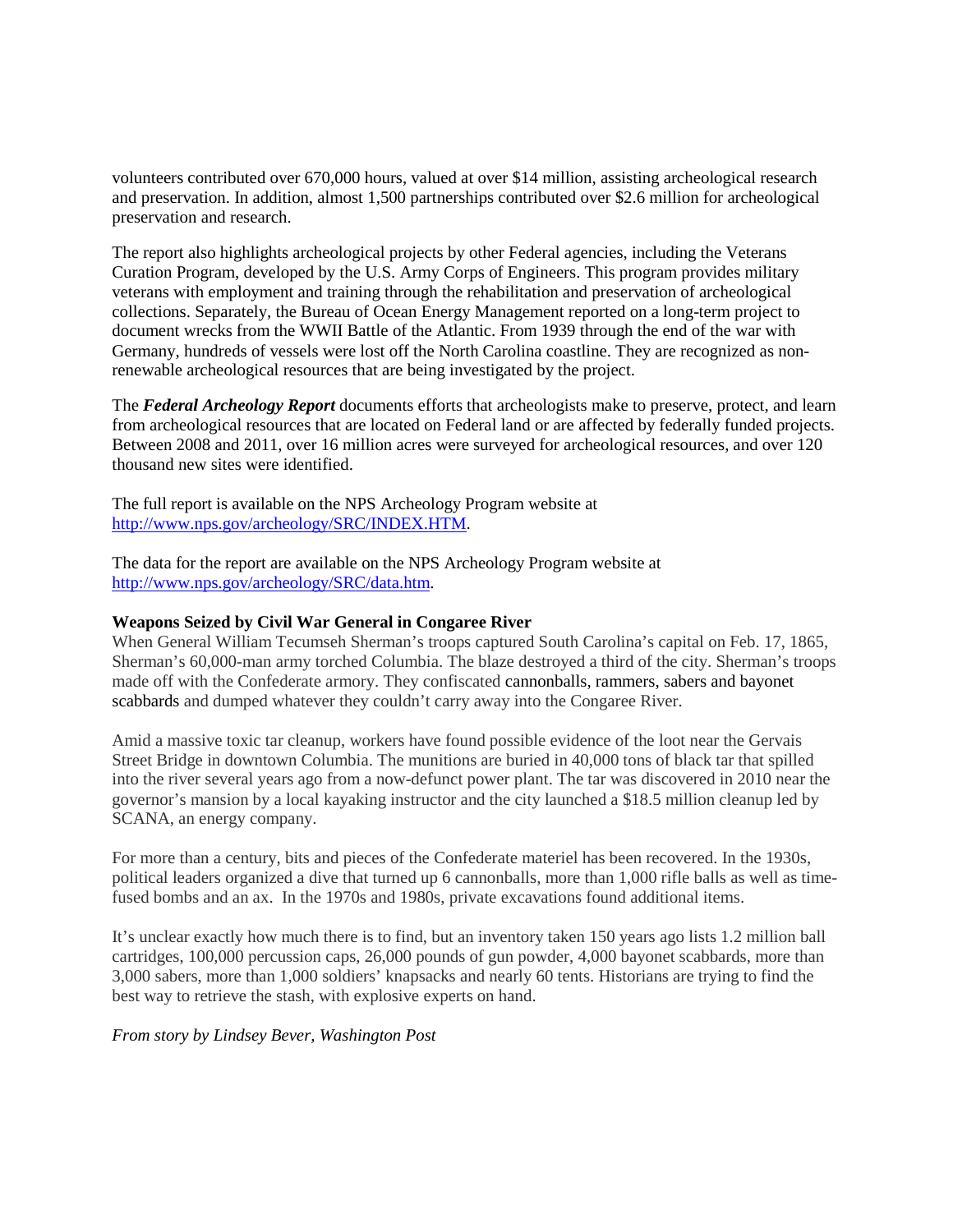## **TRAINING AND GRANTS**

#### **Introduction to Archaeological Digital Data Management**

Archeology today relies heavily on digital data. Without a well thought-out approach to data management, important information will be overlooked or lost because it is forgotten, misplaced or damaged. Good digital data management requires attention to the means of data storage, aspects of archiving data, how data are to be preserved, and the curation of data so that is discoverable, accessible and usable. This online seminar will introduce participants to data management, how good data management is organized, and tools and methods that they can integrate into their existing project and research workflows to ensure good management of digital data.

Instructor Francis P. McManamon is a former NPS Archeology Program manager and Executive Director of Digital Antiquity. Digital Antiquity develops and maintains tDAR (the Digital Archaeological Record), an international repository for data and documents related to archaeology and archaeological investigations.

Instructor Jodi Reeves Flores is a Digital Curator and the CLIR/DLF Fellow in Data Curation for the Sciences and Social Sciences at Arizona State University Libraries and the Center for Digital Antiquity (Digital Antiquity).

SAA online seminars provide continuing professional development opportunities to student and professional archeologists and are offered on a wide range of high-interest topics. Instructors are RPAs and top scholars in their field. In the future, you will receive Register of Professional Archaeologists (RPA) Continuing Professional Education (CPE) credits for the course.

Date: February 12, 2015: 12:00-2:00 EST. Registration is on a first-come, first served basis and will remain open until seats are filled.

*Students take note! The Group registration option* enables one registered user to invite an unlimited number of participants to view the presentation from the same physical location. All participants will receive a certificate of completion from SAA.

**Contact:** SAA at 202-559-5709 or [onlineseminars@saa.org](mailto:onlineseminars@saa.org)

## **NPS Offers Distance Learning: Interpreting Climate Change**

This course provides an overview of the practical knowledge and skills to develop effective, engaging climate change programming for both natural and cultural sites. Participants consider a range of engagement techniques such as facilitated dialogue, skills for dealing with controversy, and presenting multiple perspectives. Participants engage in group discussions to share best practices, build confidence and identify meaningful site connections. Although the focus of this course is on personal services interpretation, many of the best practices are also applicable to media development.

Each day will involve a schedule of Webex plenary sessions, activities, and group discussions. Virtual class participation will require a work station with computer, reliable internet and phone access. Precourse assignments and webinar information will be sent to participants after registration closes. Prerequisite -- participants must be familiar with the content in the free on-line mini-course "Foundations of Interpretation" available at [www.interptraining.org](http://www.interptraining.org/)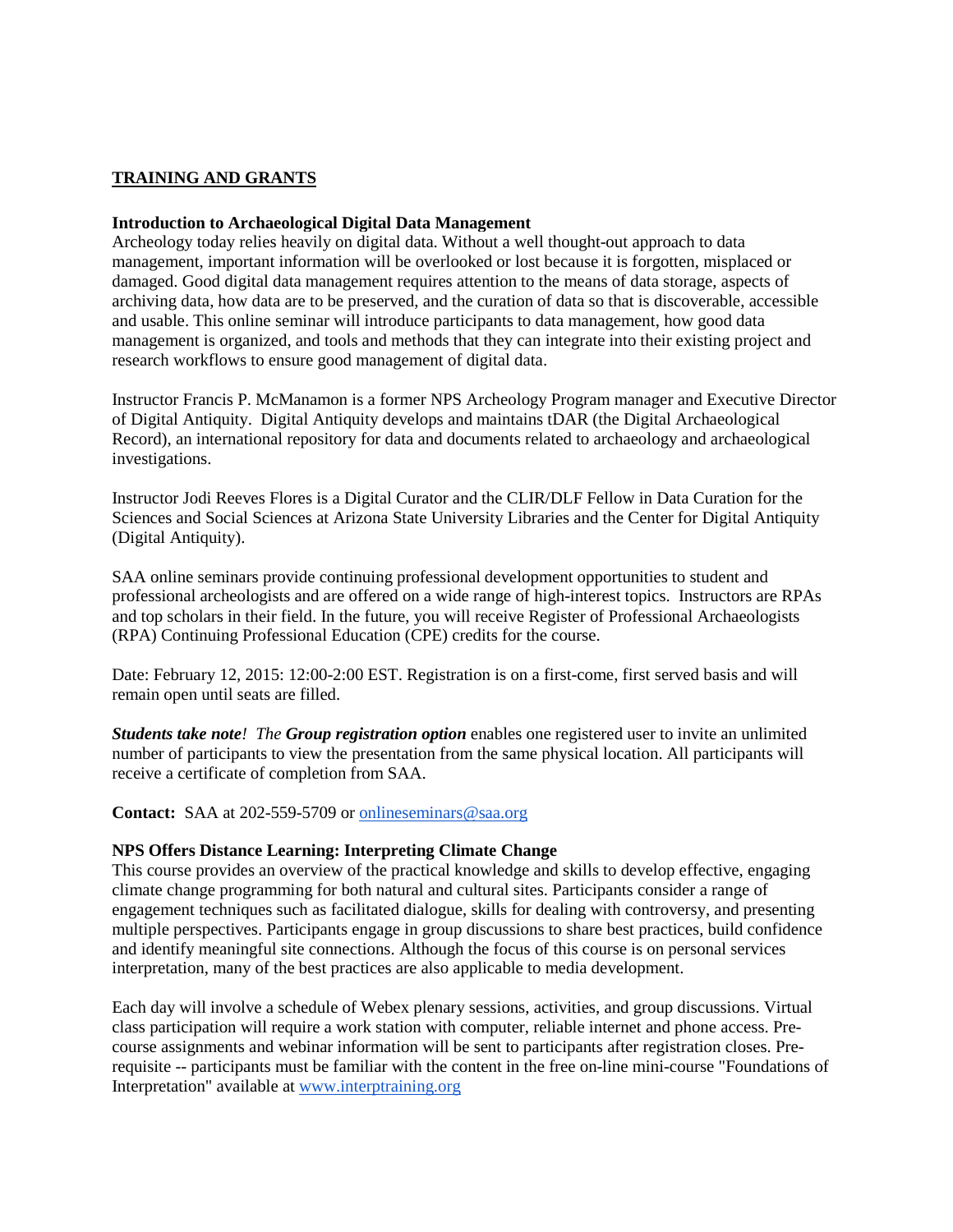PARTICIPANTS: Interpretation and education practitioners and supervisors – from both natural and cultural sites -- who are developing climate change programming at their sites. Employees from other career fields and other agencies may also apply. Priority will be given to NPS employees.

Dates: March 10-13, 2015, 12:00pm-5:00pm ET daily. Time commitment is 20 hours total class time plus 3-6 hours for pre-course assignments, and one hour of homework time each day. Participation in all class sessions and activities is required for course credit.

Register in DOI Learn – deadline is February 10, 2015.

**Contact:** Debbie Cox (registration info) – 304-535-6277; Becky Lacome (course info) – 304-535-6777

### **NPS Park NAGPRA Program Offers Training**

The NPS Park NAGPRA program is offering a multiple-session online course about the Native American Graves Protection and Repatriation Act (NAGPRA) in April 2015. Park superintendents, resource managers, archeologists, curators, and other staff with NAGPRA duties are invited to attend. The training will provide an overview of NAGPRA and prepare participants to respond to inadvertent discoveries and plan for intentional excavations as prescribed by the law. Topics include, but are not limited to – NAGPRA basics, collections (inventories and summaries), intentional excavations and inadvertent discoveries, culturally unidentifiable and unclaimed, tribal consultation, evaluating repatriation requests (claims), and reburial on park lands.

This is a multiple session course. You must attend all sessions to complete the course and receive credit. Registration is limited to 40 participants.

Dates: April 27-30, 2015 12:30 - 2:30 MDT

Instructor: Mary S. Carroll Chief, Park NAGPRA

**Contact:** Mary S. Carroll, 303-969-2300

## **Wildland Fire Resource Advisor Training Offered**

This course provides participants with the foundation to serve as Resource Advisors (READs) during wildland fire incidents. Resource Advisors generally work with fire managers to convey concerns about natural, cultural and wilderness resources. The objectives of this course are to improve communication between READs and fire managers, present the rationale for prioritizing and determining an appropriate response to those resource issues, demonstrating how READs can contribute to the management of an incident and provide expectations of professional READs.

The course will provide participants with strategies and tools for evaluating specific resource concerns. Information will be presented in sufficient detail to serve as a refresher for present resource advisors and general enough to be useful for those who have never served in this capacity. Much of the information can be applied in the All-Hazard, or All Risk READ environment as well. The third day will be begin with resource-specific presentations and will conclude with an afternoon field trip to a past incident. This course (N-9042) fulfills the requirement for READ on a red card.

PARTICIPANTS: Employees that frequently serve as READs include fire managers, botanists, ecologists, biologists, hydrologists, geologists, foresters, GIS specialists and cultural resource specialists.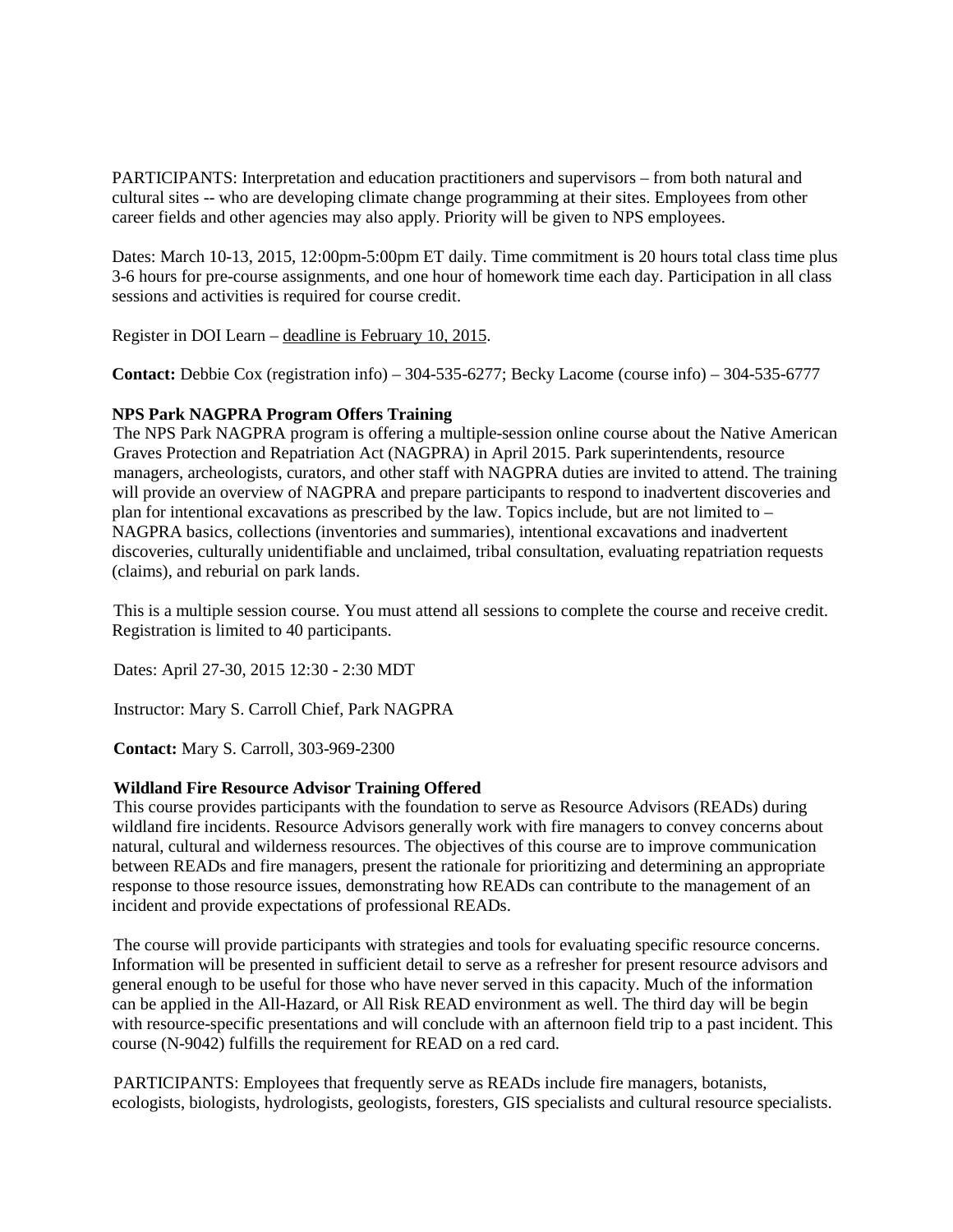A fireline-qualified Resource Advisor will hold a valid Red Card and pass the physical test at the arduous level. The local Fire Management Officer will authorize the inclusion of "READ" as a qualification on the Red Card. Completion of these tasks is not required prior to participating in this course. The course is also valuable for those managing resources on public lands, but with no interest in serving as READs, to become familiar with fire management organizations and the types and formats of resource data that benefit the READ during the course of his or her duties.

COURSE DATES AND LOCATION: The course will be held April 28, 29 and 30, 2015, at Yosemite National Park Cedar Lodge conference room in El Portal, CA. Directions and logistics information will be provided upon selection for the course. The course will begin promptly at 0800 and will continue until 1700. While the course has no tuition fee, the participant's home unit(s) must cover travel expenses.

**Contact:** Jun Kinoshita (209) 379-1317.

## **Introduction to Metal Detecting for Archeologists Offered**

The National Center for Preservation Technology and Training (NCPTT), the Friends of NCPTT, and Connor Consulting will be conducting an introduction to metal detecting for archeologists, 8-9 May 2015, near Santa Fe, NM. Classroom instruction will take place at the Santa Fe office of the NPS located at 1100 Old Santa Fe Trail. Field exercises will be conducted at Camp Lewis, a 1862 Union campsite related to the Battle of Glorieta Pass, in Pecos NHP. No experience or knowledge is necessary.

This introductory course is designed to provide the attendee with an understanding how metal detectors work; familiarity with the various devices and their costs, practical experience in archeological field conditions, and a resource manual and product literature.

#### **Contact:** Tad Britt**,** NCPTT, 318-356-7444

## **Desert Geomorphology for Archeologists Offered**

The National Center for Preservation Technology and Training (NCPTT), the Friends of NCPTT, and Desert Research Institute (DRI) are partnering to host a five-day workshop on desert geomorphology for archeologists. Participants will learn the fundamentals of desert geomorphology for archeologists using a variety of methods and techniques. Participants will visit and examine examples of desert landscapes sites within a short drive of Las Vegas. The training will start with the basics-defining geomorphology-then move through class lectures on selected topics important to archeologists. Extensive boots-on-the-ground field trips will all be covered in the five day course. Dr. Tom Bullard, Associate Research Professor at the Desert Research Institute will be the class instructor.

The workshop will be held May 11-15, 2015 at the Desert Research Institute, Las Vegas, and Corn Creek Desert Wildlife Range, NV. The workshop is limited to 25 participants, so please reserve your spot early. Tuition for the workshop is \$850 and there is a reduced rate of \$650 for students. RPA registrants can receive up to 40 continuing professional education credits for course completion.

**Contact**: Tad Britt, NCPTT, 318-356-7444